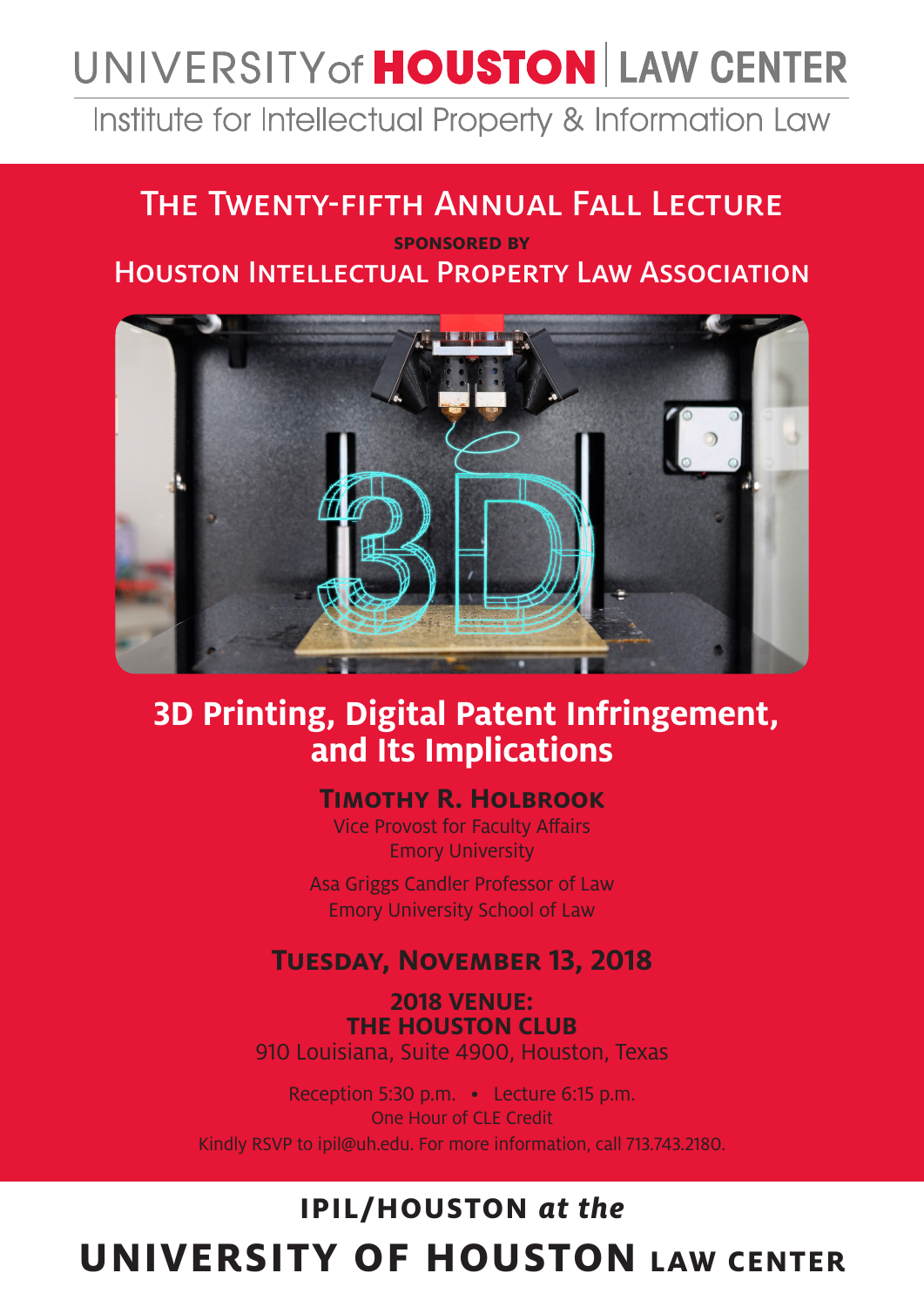### **The Fall Lecture Sponsored by Houston Intellectual Property Law Association**

Celebrating 25 Years of Serving Houston's Intellectual Property & Information Law Bar

### **Past Presenters**

- **2017 JOHN R. THOMAS, Georgetown University Law Center**
- 2016 DANIEL C.K. CHOW, The Ohio State University Moritz College of Law
- **2015** RUTH OKEDIJI, University of Minnesota Law School
- 2014 DENNIS D. CROUCH, University of Missouri School of Law
- **2013** ELIZABETH A. ROWE, University of Florida Levin College of Law
- 2012 HON. JIMMIE V. REYNA, U.S. Court of Appeals for the Federal Circuit
- **2011** ROBERT BRAUNEIS, George Washington University Law School
- **2010** | ANE K. WINN, University of Washington School of Law
- **2009** GREGORY N. MANDEL, Temple University Beasley School of Law
- **2008** MARGO A. BAGLEY, University of Virginia School of Law
- **2007** CLARISA LONG, Columbia University School of Law
- **2006** JOHN F. DUFFY, George Washington University Law School
- 2005 DAN L. BURK, University of Minnesota Law School
- **2004** DAVID J. FRANKLYN, University of San Francisco School of Law
- 2003 WILLIAM F. LEE, HALE & DORR LLP
- **2002** HON. PAUL MICHEL, U.S. Court of Appeals for the Federal Circuit
- 2001 YSOLDE GENDREAU, Université de Montréal
- 2000 **JERRE B. SWANN, Kilpatrick Stockton LLP**
- **1999 JOSEPH STRAUS, Max Planck Institute for Innovation and Competition**
- **1998 JOHN R. THOMAS, George Washington University Law School**
- **1997** HON. NANCY LINCK, U.S. Patent and Trademark Office
- 1996 Hon. GLENN ARCHER, HON. PAULINE NEWMAN, AND HON. EDWARD SMITH, U.S. Court of Appeals for the Federal Circuit
- **1995** DONALD S. CHISUM, Author, CHISUM ON PATENTS
- **1994** JOHN PEGRAM, Davis, Hoxie, Faithfull & Hapgood LLP

# **IPIL/HOUSTON**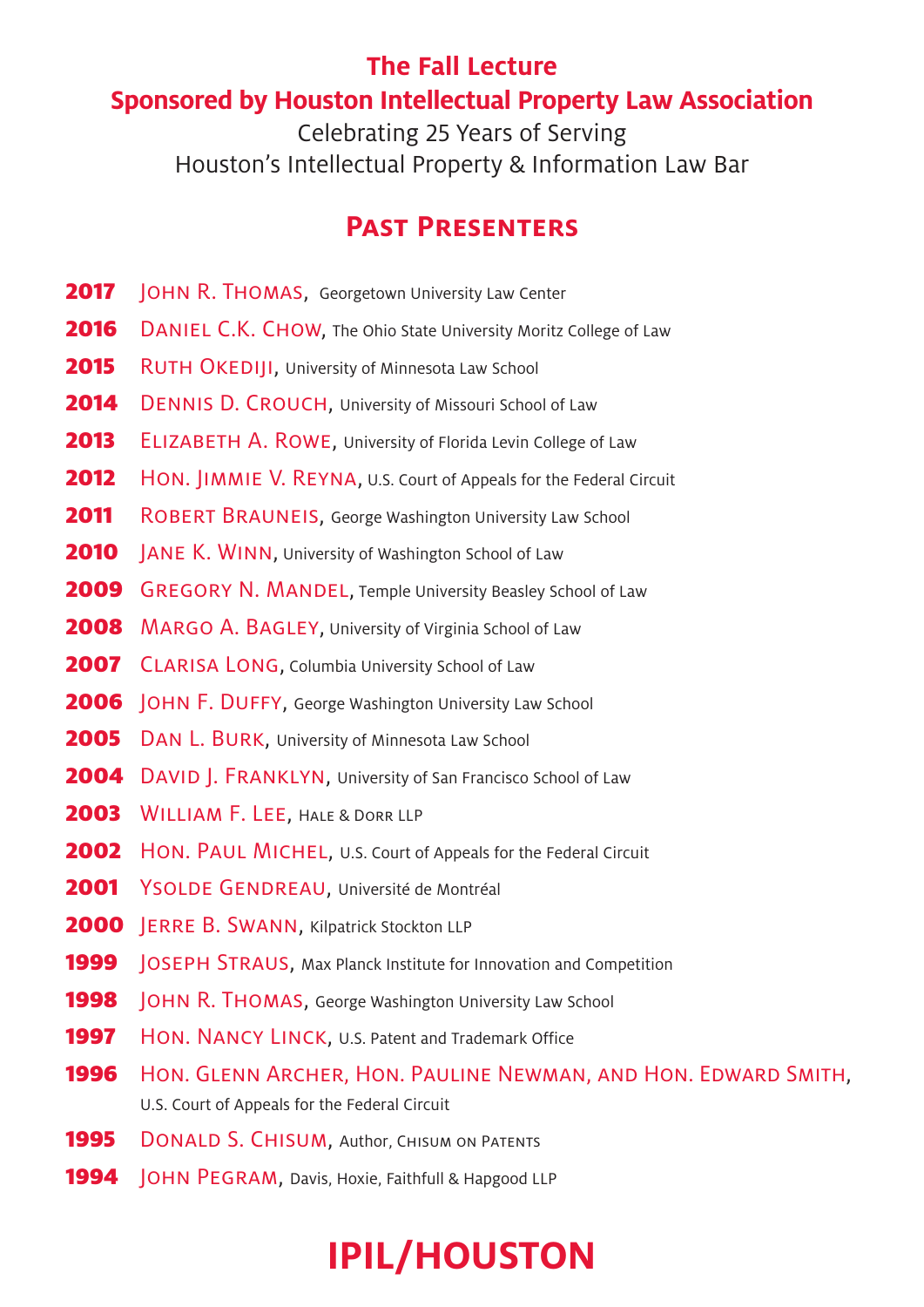

**Timothy R. Holbrook**, Asa Griggs Candler Professor of Law at Emory University School of Law, is one of the country's leading patent law scholars. As of August 2018, he serves as the Vice Provost for Faculty Affairs at Emory University. Professor Holbrook's work has explored the impact of 3D printing on patent law, the extraterritorial reach of U.S. patent law, and the function of patent disclosures. He is the co-author of Patent Litigation and Strategy (5th ed. West 2017) with the Honorable Kimberly A. Moore of the U.S. Court of Appeals for the Federal Circuit and John F. Murphy of BakerHostetler. Before joining the Emory faculty in 2009,

Professor Holbrook was a tenured professor at the Chicago-Kent College of Law. He served as the Edwin A. Heafey Jr. Visiting Professor of Law at Stanford Law School and as a visiting professor at the University of Denver Sturm College of Law and Washington University School of Law in St. Louis. Professor Holbrook clerked for the Honorable Glenn L. Archer, Jr., of the Federal Circuit and, after clerking, worked at the Hungarian patent law firm of Danubia in Budapest, Hungary, and Wiley Rein & Fielding (now Wiley Rein) in Washington, D.C. He earned his B.S. in Chemical Engineering, summa cum laude and as valedictorian, from North Carolina State University and his J.D. from Yale Law School.

**Selected publications include:** *Extraterritoriality and Digital Patent Infringement*, in Research Handbook on Intellectual Property and Digital Technologies (Edward Elgar, forthcoming 2019); *Remedies for Digital Patent Infringement*, in 3D Printing and Beyond: The Intellectual Property and Legal Implications Surrounding 3D Printing and Emerging Technologies (Mendis, D., Lemley, M., Rimmer, M., eds.) (Edward Elgar, forthcoming 2018); *Digital Patent Infringement in an Era of 3D Printing*, 48 UC Davis L. Rev. 1319 (2015) (with Lucas Osborn).

#### **3D Printing, Digital Patent Infringement, and Its Implications**

The digital revolution has moved beyond music and video files. A person can now translate threedimensional objects into digital files and, at the press of a button, recreate those items through additive manufacturing, colloquially known as 3D printing. Just as digitization placed pressure on the copyright system, so will these digital computer-aided design (CAD) files stress the patent system. How can the patent system respond to protect patent owners against the appropriation of their inventions via these digital files? Should there be some sort of digital patent infringement triggered by the CAD files themselves? If so, what are the implications for remedies and the territorial limits of US patent law? This talk will offer a theory of digital patent infringement, and then explore what consequences would flow from such a theory.